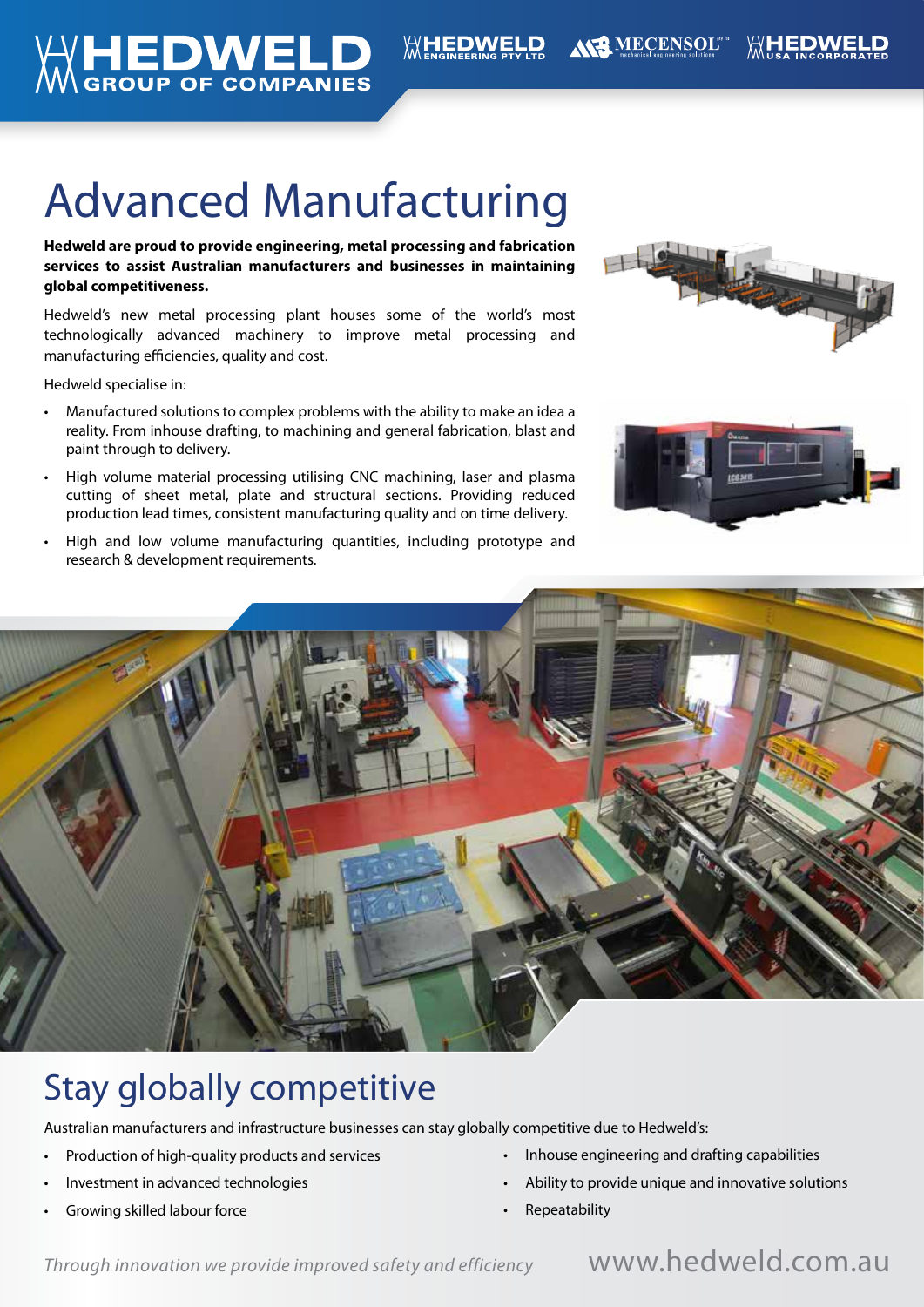# Partnering **Hedweld Overview**

Established in 1980 the Hedweld Group of Companies is a world leader in the design, manufacture and distribution of technologically advanced, innovative and specialised products & services for the agricultural, mining and construction industries. Hedweld's products offer customers high quality and improved safety with a focus on delivering significant productivity gains and efficiencies.

Hedweld's advanced manufacturing facility in Mt Thorley, NSW, also provides local metal processing services to the broader manufacturing and construction industries.

# *Australian businesses should no longer feel commercial pressure to send manufacturing work overseas.*

Awarded the NSW Premier's Exporter of the Year for 2011, 2012, 2013 and 2015, Hedweld has maintained growth by adapting to meet customer needs. Hedweld currently exports to 34 countries.

Having been in the engineering, metal processing, fabrication and manufacturing business for over 35 years the Hedweld team has a wealth of experience, along with a broad mix of tertiary, technical and trade qualifications. We are committed to working with our customers to achieve the best outcomes.

Hedweld is experienced in partnering locally and globally. Our partners include:

- Original Equipment Manufacturers (OEMs)
- Steel Manufacturers and Distributors
- Large Multinational Companies
- Research Organisations and Universities
- Open Cut Mining Companies
- Our international network of Agents and Distributors.

# Repeatability and consistency

Experience our expertise in:

- 4 Beamline Laser Processing
- Steel Plate Oxy & Plasma Cutting with Integrated Machining
- $\mathcal V$  Laser Cutting
- $\checkmark$  CNC Machining and Turning
- Robotic Welding
- $\vee$  Pipe Bending and Rolling
- $\boldsymbol{\nu}$  Guillotining and Cropping
- $\vee$  Press Brake and Panbrake
- Power Pressing
- 4 Design and drafting solutions including prototypes, tooling and jigging.

# Reduce costs & increase production output using robotic welding



## **Motoman MH50-80 Arc Welding Robot**

- $\bullet$  Dual welding cells can handle material up to 4750L x 2500W and 2050L x 2500mmW
- Equipped with 2 tonne rotators
- 350 A OTC welder



Hedweld's highly skilled engineers and robot operators will discuss your production needs, design an efficient process and jigging to ensure you get the most out of our 2 station robotic capabilities.



### **OTC Almega AX-V16 Arc Welding Robot**

- 2 horizontal/flat bays to handle material up to 1000L x 1000W x 400H
- **•** 1 vertical bay with rotator to handle material up to 1300L x 1000W x 200H
- 500 A OTC welder

**In our experience, the welding robots have created a 30% to 70% cost reduction in the manufacturing process.**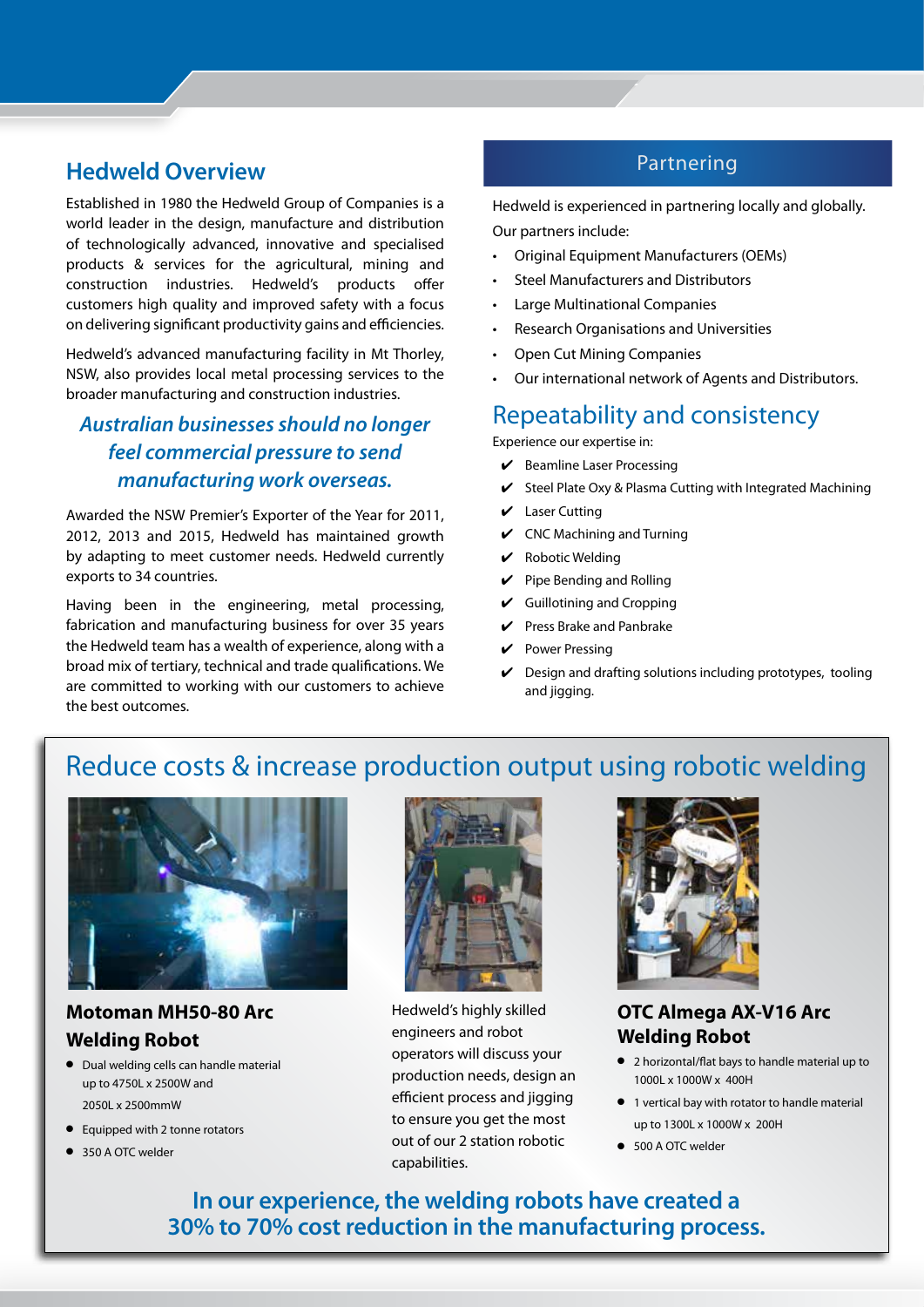

#### **3D Beamline Laser Tube Cutter**

- High speed, high accuracy processing of Pipe up to 400mm D, RHS & Structural steel sections up to 300mm square x 8m L
- 360 degree swivel cutting torch for full bevel & 3D cutting options
- **•** Integrated Drilling, Tapping & Machining unit allows completion of parts in a single process



#### **Kinetic K5600 Plasma/ Oxy Profile Cutter**

- This is the first of its kind in the world and uses pass thru table technology
- 45 degree cutting capability on Plasma & Oxy torches allowing bevel & 'K' cutting ability





#### **Kinetic K4000 XMC Plasma Profile Cutter**

- 1.6mm to 50mm steel plate plasma cutting up to 3.2m x 9m plate size
- Oxygen cutting option for plates up to 150mm thick
- 24 station automatic tool magazine offering drilling up to 100mm D (+/-0.1) & tapping up to 2"
- Eliminates the need for secondary machining processes thereby reducing the overall costs of profile cut parts





#### **Okuma 4 & 5 axis machining centres**

- <sup>l</sup> 4-axis machining up to 1000 L X 200 D
- $\bullet$  1500 L x 600 W x 700 H machining window
- 5-axis simultaneous machining capability
- $600$  L x  $600$  W x 400 H machining window
- 48 station automatic tool magazines



#### **Okuma Multus U3000**

- **•** 5-Axis high productivity, dual chuck, multi-function lathe and machining centre
- 1500 L x 650 D turning capability
- Single set up machining, reducing handing times by up to 40%
- Able to machine splines, bevel gears and keyways
- **5-Axis Auto Tuning System for increased** accuracy and repeatability



#### **Amada CO2 Laser Cutter**

- Enhances processing speeds and productivity in the thin to medium thick material range
- High degree of accuracy, quality and stable processing
- Clean cutting of stainless without contamination
- <sup>l</sup> Good surface finish with minimal to no clean up required



#### **Okuma Space Turn LB300-M CNC lathe**

- High production turning of smaller components
- $\bullet$  300 L x 250 D turning capability
- 60mm diameter spindle bore with automatic bar feed
- 12 automatic tool magazine with live tooling capability for machining slots, keyways, etc



# www.hedweld.com.au